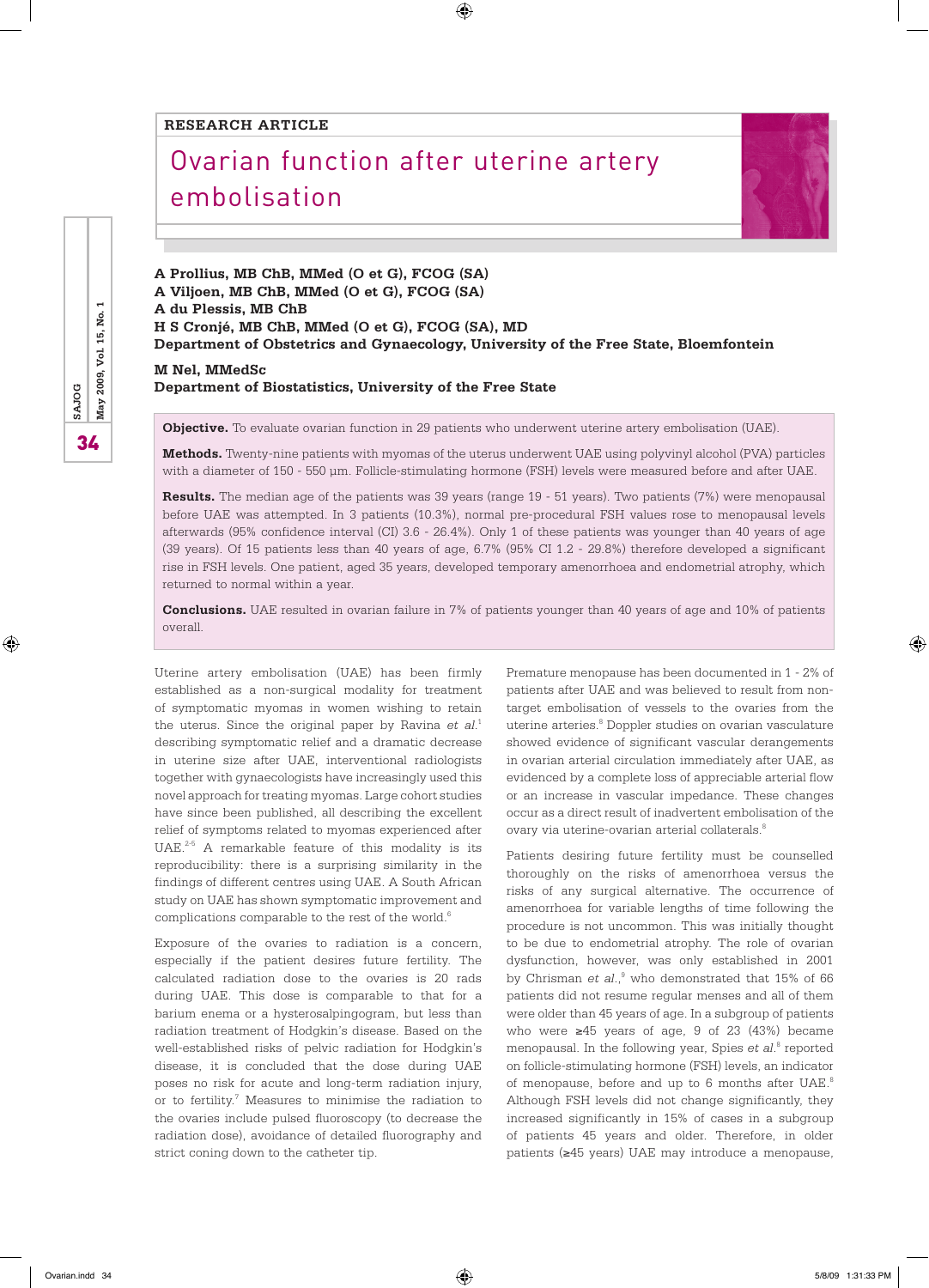$\textcircled{\scriptsize\textsf{t}}$ 

probably because the ovaries become less tolerant of embolisation.8,10 Of more importance, however, is iatrogenic menopause in patients under the age of 40 years, because they might desire to have more children. This study was designed to evaluate ovarian function in patients undergoing UAE with the emphasis on patients <40 years of age.

## Methods

⊕

A prospective, descriptive study was performed. The Ethics Committee of the Faculty of Health Sciences, University of the Free State, approved the study and informed consent was obtained from all patients.

Selective UAE was performed on 29 patients at the interventional radiology unit at Universitas Hospital, a teaching hospital of the University of the Free State, irrespective of age. Indications for the procedure included symptomatic myomas of the uterus, a desire to retain the uterus and/or a fear of surgery. Patient recruitment and assessment were performed by the Department of Obstetrics and Gynaecology. Patients were screened before the procedure with assessment of FSH levels, kidney function, blood count and clotting time. A Pap smear was routinely performed on all patients. Patients with abnormal uterine bleeding were investigated with ultrasound and endometrial sampling to exclude malignancy.

Uterine artery embolisation was performed by two interventional radiologists in the Department of Radiology with unilateral femoral artery access and sequential catheterisation of each uterine artery. Selective arteriography demonstrated arterial blushing of the blood supply to a specific myoma before embolisation. Embolisation was performed using polyvinyl alcohol (PVA) particles with a particle size ranging from 150 to 550 µm in diameter. PVA particle injection was terminated as soon as the vasculature of the myoma was occluded and decreased flow within the uterine artery demonstrated. On completion an arteriogram was performed, revealing complete occlusion of the branches supplying the myomas, with at least partial preservation of flow to normal myometrial branches. A Siemens Multistar Angiography unit (Siemens, Erlangen, Germany) was utilised for the procedure, which was done under local anaesthesia in all cases. The right femoral artery was routinely used with the introduction of a 4-French sheath. A 4-French renal double curve catheter with a 0.35 Terumo guidewire was used to select the left uterine artery before embolisation.

Standard care was employed after the procedure. Patients were evaluated before the procedure and afterwards at 6 weeks, 6 months and 1 year. Symptoms were assessed using a three-point Likert symptoms scale (better, same, worse). Specific note was taken of the presence of amenorrhoea. A blood sample was taken at the 3-month visit and the FSH level was determined. If the level was raised to post-menopausal levels (>20 IU/l in our laboratory), the FSH level of that specific patient was performed on serum obtained before UAE and stored at –4°C for possible analysis at a later stage.

Descriptive statistics, namely medians and percentiles for continuous variables, and frequency and percentages for categorical variables, were determined. The prevalence of increased FSH values was described by means of 95% confidence intervals (CI) for prevalence. The data analysis was done using SAS.12

## Results

The median age of all the patients was 39 years (range 19 - 51 years). Post-UAE FSH values rose to menopausal levels in 5/29 patients (17.2%). Two of these had raised values pre-UAE (7%), so in 3/29 the value increased from below to over the threshold value after UAE (10.3%, 95% CI 3.6 - 26.4%). The number of patients younger than 40 years experiencing a rise in FSH was 1/15 (6.7%, 95% CI 1.2 - 29.8%). The patients who experienced a significant rise in FSH were 39, 46 and 51 years of age, respectively.

Three patients (10.3%) had amenorrhoea at the 6-month follow-up. One of these had been post-menopausal before the procedure (performed mainly for pressure effects), a second patient was in the group >45 years that experienced ovarian failure after the procedure, and the third had normal ovarian function as measured by FSH. The latter patient was investigated further with endometrial biopsy, which revealed endometrial atrophy. She started to menstruate spontaneously again and at the 1-year follow-up visit her menstrual cycle was normal. Therefore, in our series 1/29 (3.4% with a 95% CI 0.8 - 14.1%) had transient endometrial atrophy at 6 months after the procedure. This patient was 35 years of age.

### Discussion

A significant number of patients presented with an increase in FSH values after UAE, suggesting ovarian failure. The overall percentage was consistent with the figures quoted in previous studies, although the percentage of patients with premature ovarian failure (<40 years) was higher than previously reported.<sup>8</sup> The fact that this represents only 1 patient does, however, make interpretation difficult and reflects this study's limitation with regard to size.

The most important risk factor for developing premature menopause is age. Possible contributing factors may be multiple myomas typical of an African population, since it could be reasoned that more PVA particles might be needed to embolise these uteri. However, that has not been proven conclusively with the numerous studies concerning particle size and UAE techniques.<sup>8,11,12</sup> The ideal particle size has not been established, but current opinion is that the particles should not be <350 µm in diameter as smaller particles have a higher risk of

35 **May 2009, Vol. 15, No. 1 SAJOG**

35

♠

May 2009, Vol. 15, No.

**BOLAS**